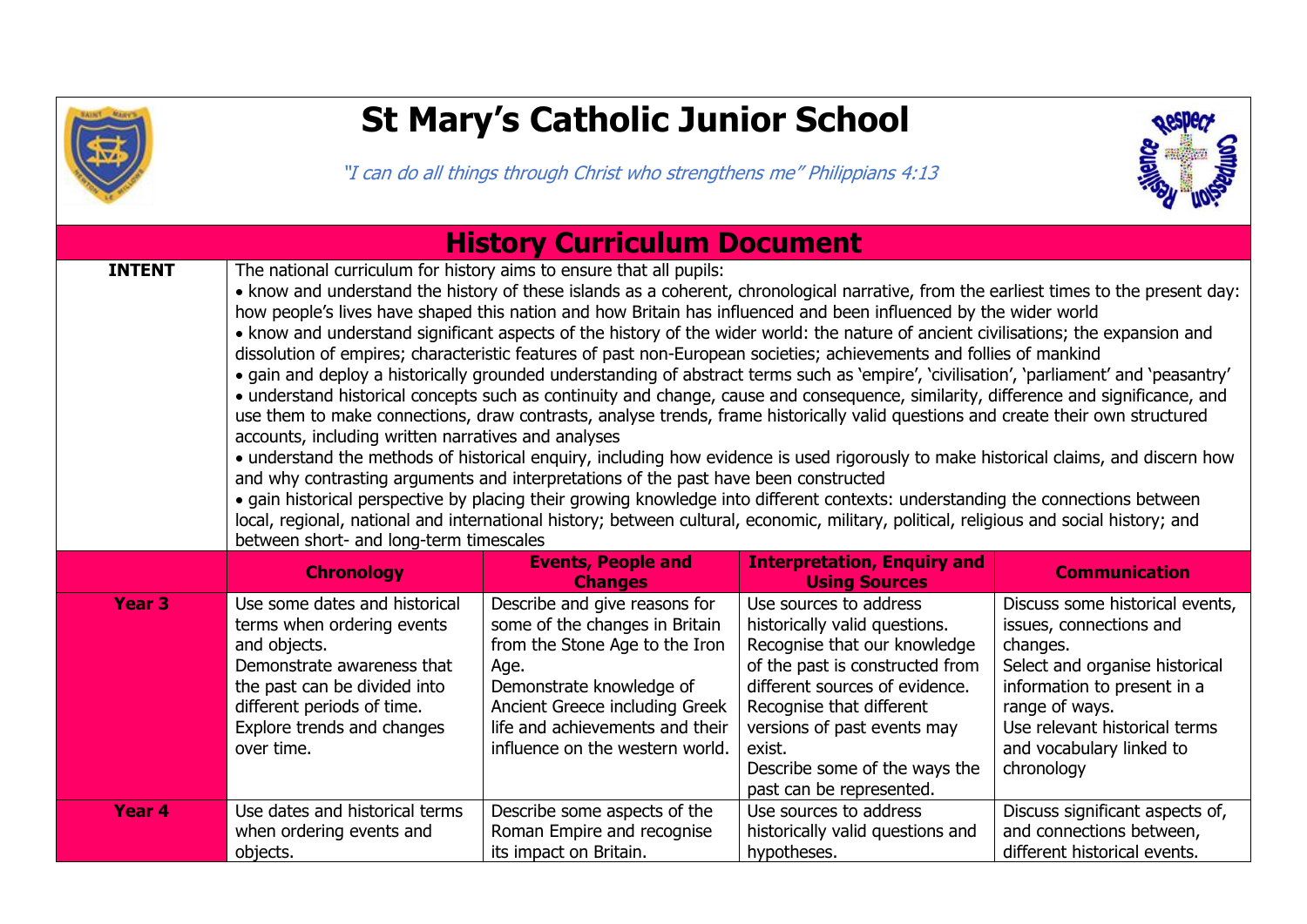|                   | Identify where people and<br>events fit into a chronological<br>framework.<br><b>Explore links and contrasts</b><br>within and across different<br>periods of time.                                                                                                                                                                      | Describe some aspects of<br>Britain's settlement by Anglo<br>Saxons.<br>Demonstrate knowledge of<br>aspects of history significant in<br>their locality $-$ the railways and<br>the impact on Newton-le-<br>Willows and beyond.                                                                                                                                            | Recognise how sources of<br>evidence are used to make<br>historical claims.<br>Recognise why some events<br>happened and what happened<br>as a result.<br>Identify historically significant<br>people and events in different<br>situations.                                                                                                       | Select and organise relevant<br>historical information to<br>present in a range of ways.<br>Use relevant and appropriate<br>historical terms and vocabulary<br>linked to chronology                                                                                                                                                                                                                                                                              |
|-------------------|------------------------------------------------------------------------------------------------------------------------------------------------------------------------------------------------------------------------------------------------------------------------------------------------------------------------------------------|----------------------------------------------------------------------------------------------------------------------------------------------------------------------------------------------------------------------------------------------------------------------------------------------------------------------------------------------------------------------------|----------------------------------------------------------------------------------------------------------------------------------------------------------------------------------------------------------------------------------------------------------------------------------------------------------------------------------------------------|------------------------------------------------------------------------------------------------------------------------------------------------------------------------------------------------------------------------------------------------------------------------------------------------------------------------------------------------------------------------------------------------------------------------------------------------------------------|
| Year 5            | Use dates and appropriate<br>historical terms to sequence<br>events and periods of time.<br>Identify where people, places<br>and periods of time fit into a<br>chronological framework.<br>Describe links and contrasts<br>within and across different<br>periods of time including short-<br>term and long-term time<br>scales.         | Describe aspects of the Viking<br>and Anglo-Saxon struggle for<br>the Kingdom of England in the<br>time of Edward the Confessor.<br>Demonstrate more in-depth<br>knowledge of one specific<br>civilisation - Ancient Egypt.                                                                                                                                                | Use a wider range of sources<br>as a basis for research to<br>answer questions and to test<br>hypotheses.<br>Recognise how our knowledge<br>of the past is constructed from<br>a range of sources.<br>Evaluate sources and make<br>simple inferences.<br>Choose relevant sources of<br>evidence to support particular<br>lines of enquiry.         | Discuss and debate historical<br>issues.<br>Use appropriate vocabulary<br>when discussing and describing<br>historical events.<br>Construct responses to<br>historical questions and<br>hypotheses that involve<br>selection and organisation of<br>relevant historical information<br>including dates and terms.<br>Choose relevant ways to<br>communicate historical findings                                                                                  |
| Year <sub>6</sub> | Use dates and a wide range of<br>historical terms when<br>sequencing events and periods<br>of time.<br>Develop chronologically secure<br>knowledge of the events and<br>periods of time studied.<br>Analyse links and contrasts<br>within and across different<br>periods of time including short-<br>term and long-term time<br>scales. | Describe key aspects of a non-<br>European society $-$ the<br>Mayans.<br>Demonstrate knowledge of an<br>aspect or theme in British<br>history that extends their<br>chronological knowledge<br>beyond 1066 - World War II.<br>Demonstrate knowledge of<br>aspects of history significant in<br>their locality - how World Wars<br>I and II affected Newton-le-<br>Willows. | Regularly address and<br>sometimes devise historically<br>valid questions and<br>hypotheses.<br>Give some reasons for<br>contrasting arguments and<br>interpretations of the past.<br>Describe the impact of<br>historical events and changes.<br>Recognise that some events,<br>people and changes are judged<br>as more significant than others. | Acknowledge contrasting<br>evidence and opinions when<br>discussing and debating<br>historical issues.<br>Use appropriate vocabulary<br>when discussing, describing<br>and explaining historical<br>events.<br>Construct informed responses<br>to historical questions and<br>hypotheses that involve<br>thoughtful selection and<br>organisation of relevant<br>historical information including<br>appropriate dates and terms.<br>Choose the most appropriate |